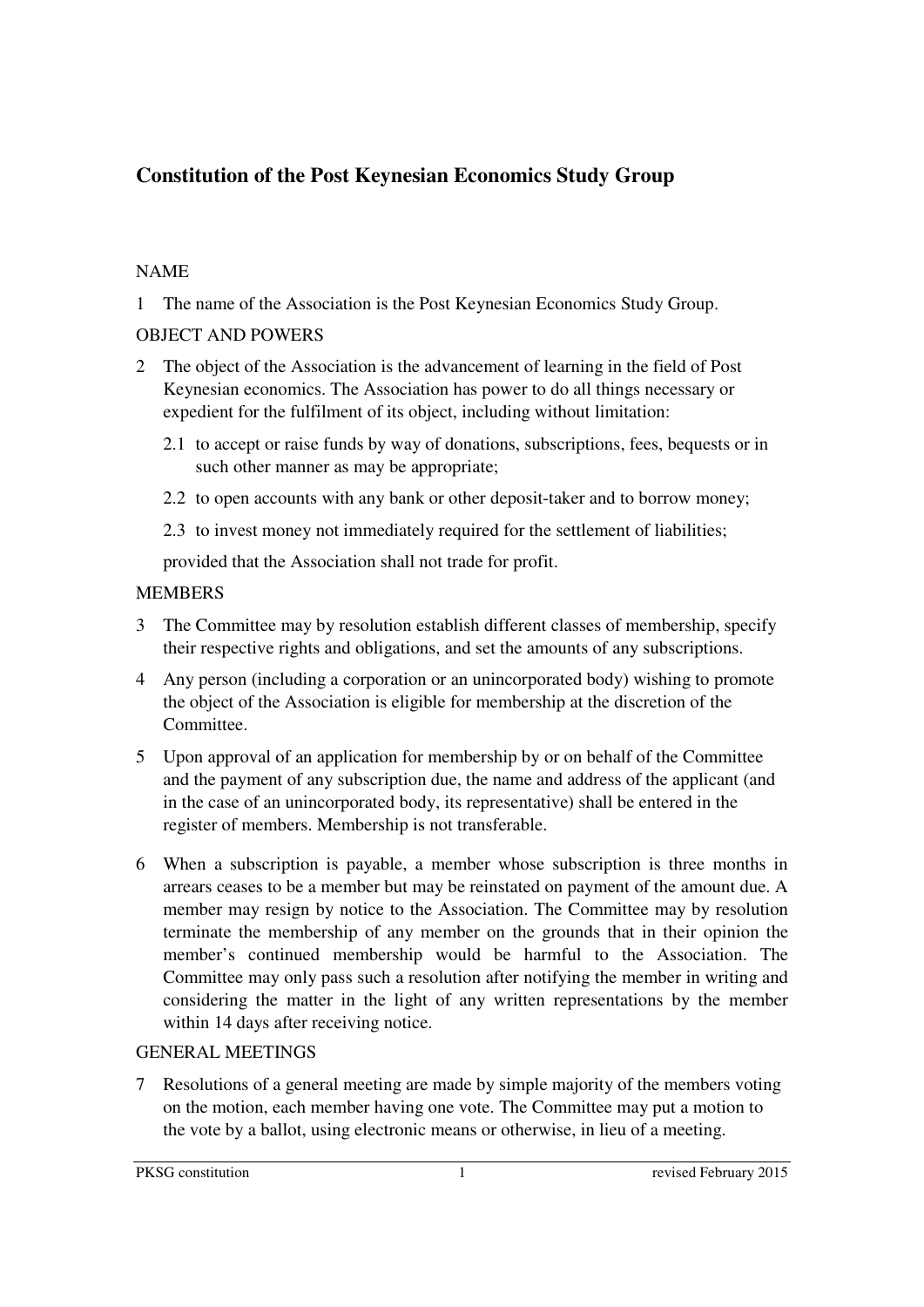#### COMMITTEE AND OFFICERS

- 8 The affairs of the Association are managed by a Committee, which includes up to eight elected members of the Association, including the offices of Chairman, Vice-Chairman, Secretary, and Treasurer, together with not more than three co-opted members appointed by the Committee. Notice of Committee meetings shall be given to all Committee-members. Three, including two officers, constitute a quorum. Meetings may take place by telephone conference or other electronic means with the unanimous and revocable consent of the Committee-members. Resolutions without a meeting may be made in writing signed by all the Committee-members.
- 9 The Chairman, and in his or her absence the Vice-Chairman, is responsible for the orderly conduct of meetings of the Committee and the Association, including proposing the agenda, discerning the resolution of a meeting on any motion, exercising a casting vote in the event of a tie, and approving a draft of the minutes before circulation. The Chairman may represent the Association to third parties.
- 10 The Secretary is responsible for the governance of the Association, including the maintenance of registers of members, committee and officers, and minute-books; receiving applications for membership and collecting subscriptions; giving and receiving notices on behalf of the Committee or Association; convening meetings of the Committee on the direction of the Chairman or any two Committee-members and of the Association on the direction of the Committee and taking minutes of their proceedings.
- 11 The Treasurer is responsible for the money of the Association, including issuing and obtaining receipts or vouchers for money received and disbursed, keeping suitable books of account, and drawing up financial statements in each year for approval by the Committee. The Treasurer shall ensure that all money received is deposited in a bank account in the name of the Association, and payments from the bank account shall be authorised by the Treasurer and by another officer. Any other property of the Association shall be held upon trust by the Secretary and the Treasurer.
- 12 Committee-members hold office until they resign, reach the end of such term as the Committee may determine, cease to be a member of the Association, or are removed from office by resolution of the other Committee-members or of the Association. The Committee nominates any candidate for a vacancy and determines the manner in which election by the Association shall take place.
- 13 Committee-members are indemnified out of the assets of the Association against any liability incurred by them in or about the execution and discharge of their duties on behalf of the Association, including travel and accommodation expenses approved by the Committee.